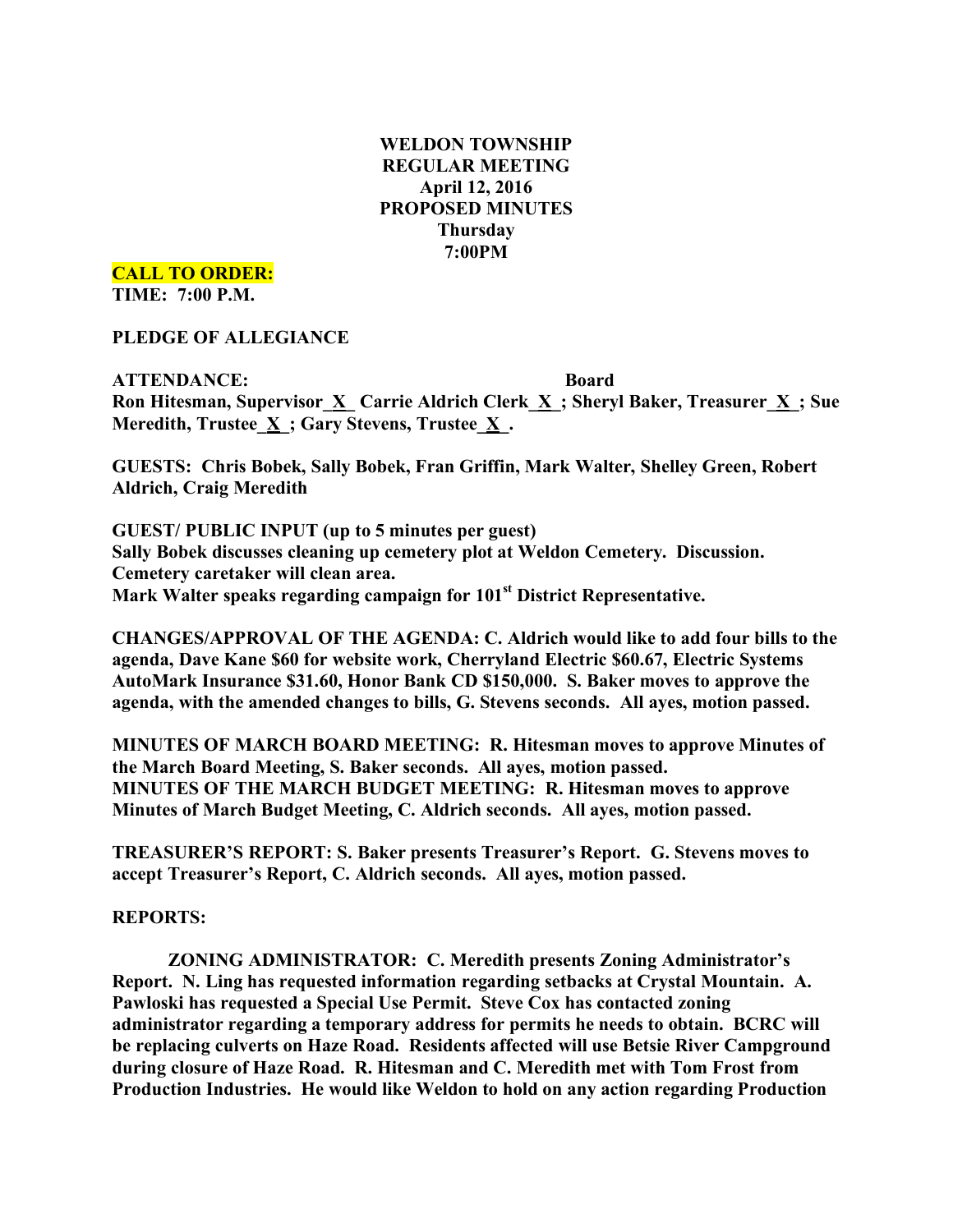**Industries for the time being. Mr. Josue Arguella has received a LUP for a storage shed on Third Street. Make-A-Wish Foundation has contacted Mr. Meredith regarding putting a pool and deck in. A SUP has been granted to Village of Thompsonville to fence in parts of the airport. C. Meredith presents a list of all of the Zoning Decisions for June 2015 through March 2016. He was contacted by Crystal Mountain, and they have enough spaces to accommodate broadband towers, with no new towers needing to be erected.**

**JPC: S. Meredith presents JPC Report. D. Casey presented an application for Retail/Outdoor/Gun Shop store for a C-1 zoned site. JPC will have a special meeting April 21st at 7:00 p.m. to review application. B. Childs presented brief overview of project for Betsie River Campground. JPC discussed cleanup days regarding Colfax and Weldon Township. They will be using Gallagher Road and Industrial Drive. Weldon's representative Don Suchocki's term expired March 31st , 2016. He is willing to stay on as Weldon's representative to the JPC.**

**BUDGET: C. Aldrich presents Budget Report. No concerns to report.**

**INVESTMENT REPORT: C. Aldrich presents investment report. Investment check will be sent after meeting, to be invested in Honor Bank CD.**

**NUISANCE ABATEMENT OFFICER: C. Bobek reports regarding 2676 Weldon Road. Certified mail was sent and received, advising of 30 days to show improvement to the property. C. Bobek presents list of properties of interest for nuisance, for the board's review. Discussion. Clerk reads Minutes into the record from September 2015. Discussion. R. Hitesman suggests forming a committee to re-evaluate and come up with suggestions on zoning. Discussion. R. Hitesman concludes that Board will wait for a complaint from the public before moving forward with action from the nuisance abatement officer. S. Meredith again suggests a committee to review ordinances.**

### **SUPERVISOR COMMENTS:**

**R. Hitesman reports on April 5th broadband meeting in Frankfort. Crystal Mountain has been contacted by a vendor regarding renting space for a broadband tower. That company contacted R. Hitesman regarding putting a broadband relay station on top of the water tower. That is the Village of Thompsonville's decision. Discussion.**

**R. Hitesman discusses bid from American Waste Contract for Cleanup Day May 21st , 2016. Discussion. R. Hitesman moves to accept American Waste's bid for \$43.00 per yard for compacted yard waste, for the cleanup day. C. Aldrich seconds. All ayes, motion passed.**

**R. Hitesman discusses Fortress Security's system at the township hall. Jim Evans, from Fortress Security, would like to have a special meeting with the board to set up each board member's individual security code and discuss system. Discussion regarding notice of special meetings. Discussion of Open Meetings Act. No special meeting date will be set.**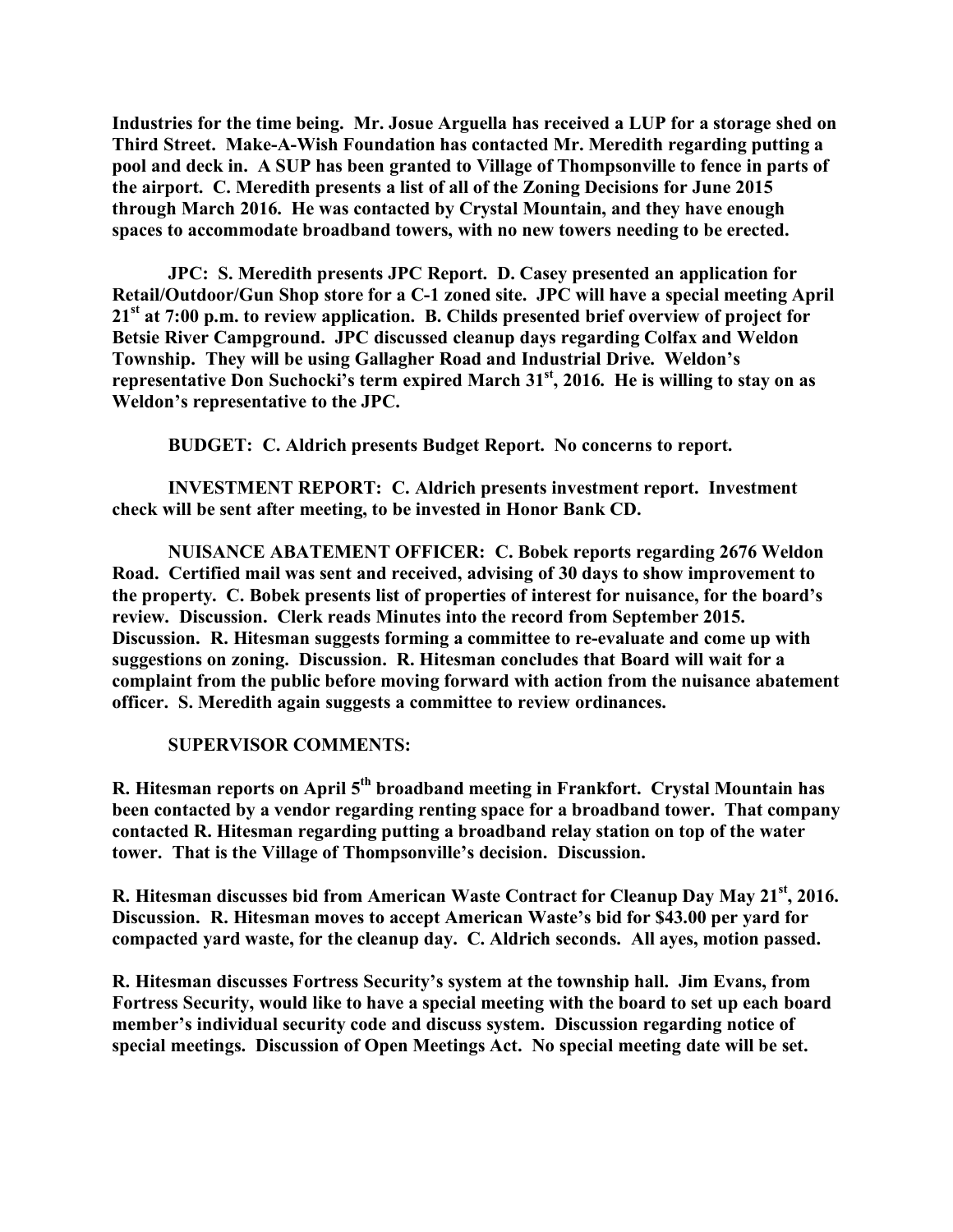# **CLERK COMMENTS:**

**An audit date has been set for July 20, 21, 2016, with Baird, Cotter & Bishop, P.C.**

**Benzie County Road Commission submitted a brining quote. Discussion regarding road changes and charges. R. Hitesman will discuss potential changes with the county road commission. R. Hitesman moves to allow Benzie County Road Commission to brine roads in Weldon Township for \$497.50/mile. C. Aldrich seconds. All ayes, motion passed.**

**Weldon Township has received invoice for Planning and Zoning News renewal for \$300. Discussion. R. Hitesman moves to pay invoice to Planning and Zoning Center renewal for \$300, S. Baker seconds. All ayes, motion passed.**

**Met with Michael Morin from MI PAR Plan. He has sent suggested changes for township, a sample Park Rules Ordinance, Sample Township Cemetery Ordinance, and a Sample Employee Manual. Discussion regarding suggested changes. Clerk will contact Mr. Figura regarding contract employees and taxes. Discussion regarding insurance for contract employees.**

**Discussion regarding fire safety inspection by Michael MacGirr and fire extinguisher inspection.**

## **UNFINISHED BUSINESS:**

**Production Industries Industrial facilities tax exemption discussion with Tom Frost, Ron Hitesman and Craig Meredith. Nothing is to be done at this time.**

**American Waste to do Recycling Cleanup day May 21st 9-1 p.m.**

**S. Meredith asks if zoning ordinance can be put on website. Clerk will notify Dave Kane of request.**

### **NEW BUSINESS:**

**R. Hitesman moves that Don Suchocki be reappointed to JPC as Weldon Township's representative for a three-year term, until March 31st , 2019. G. Stevens seconds. All ayes, motion passed.**

**S. Baker would like to attend June 7-9 MTA Up North Summit in Harris, Michigan. Discussion. S. Meredith would like to go, as well. S. Baker points out board members would have to go up on the 6th and rent a room for the evenings of June 6-8. G. Stevens moves that R. Hitesman, S. Meredith and S. Baker will attend Up North Summit on June 7-9, 2016. C. Aldrich seconds. All ayes, motion passed. Board will discuss again who will attend at the May 2016 board meeting.**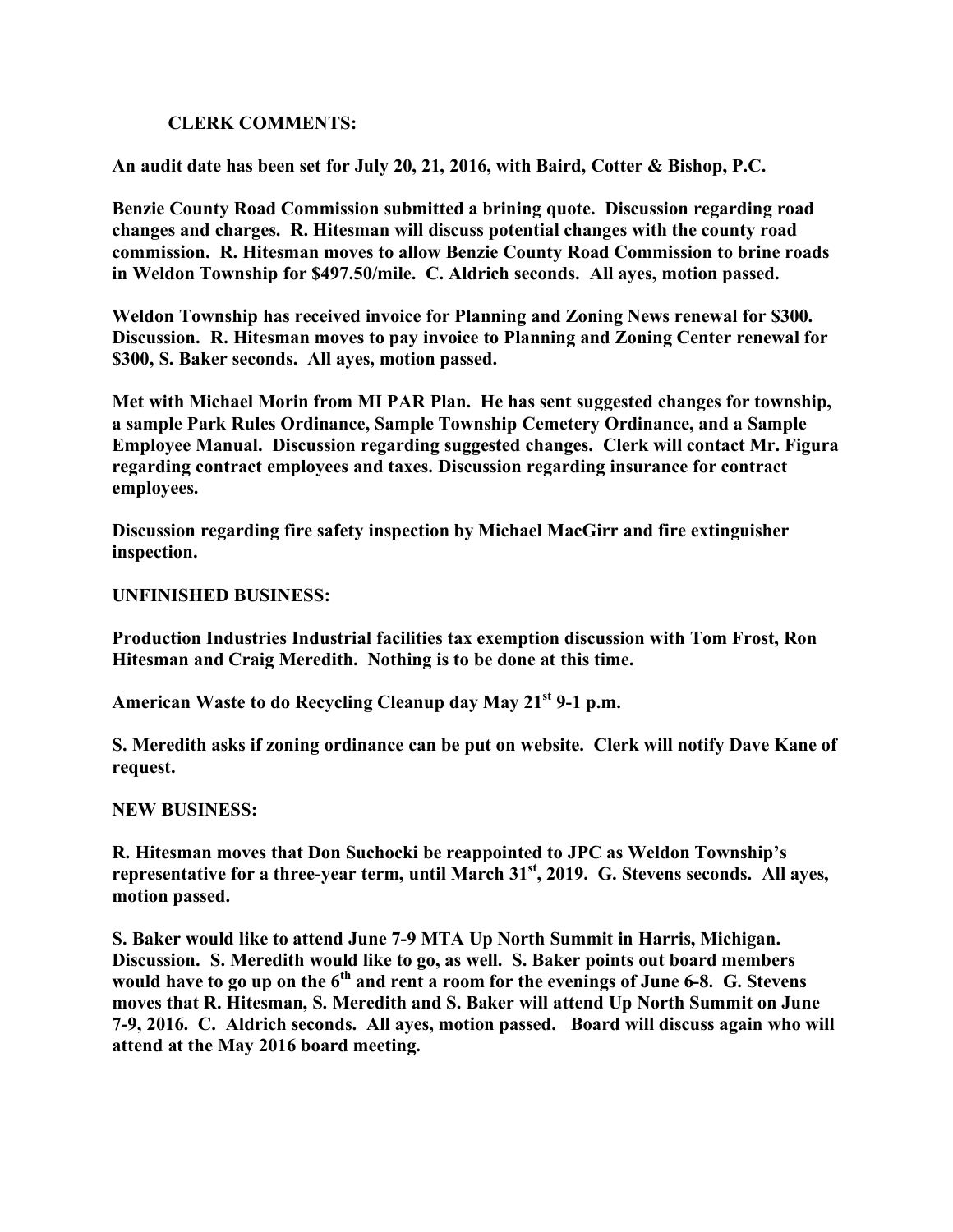**Before summer tax season starts in June, S. Baker needs to get Dot Net computer software updated for the tax program. Discussion. S. Baker will contact Dot Net about upgrading before June. She will also ask how many keys the township can obtain. C. Meredith would be interested in obtaining a key for JPC, as zoning administrator.**

**G. Stevens moves to pay current bills, R. Hitesman seconds. All ayes, motion passed.**

**CURRENT BILLS:**

| Sue Meredith, Gary Stevens, Budget Meeting Per Diem   | 90.00      |
|-------------------------------------------------------|------------|
| <b>Julie Lonn, Cleaning Services</b>                  | 12.50      |
| <b>Craig Meredith, Day Use Park, Snowplowing</b>      | 165.00     |
| <b>Chris Bobek, Nuisance Abatement Officer</b>        | 200.00     |
| <b>Richard Figura, PC</b>                             | 54.00      |
| <b>Northern Fire &amp; Safety</b>                     | 92.00      |
| <b>VISA</b>                                           | 696.20     |
| <b>The Pioneer Group</b>                              | 101.04     |
| The Pioneer Group, yearly subscription                | 35.40      |
| <b>AFLAC</b>                                          | 286.05     |
| <b>Transworld Network</b>                             | 10.36      |
| <b>AcenTek</b>                                        | 129.78     |
| <b>Village of Thompsonville, water department</b>     | 336.00     |
| <b>Ron Hitesman, Liquor Enforcement</b>               | 500.00     |
| <b>State of Michigan</b>                              | 489.59     |
| <b>United Treasury Service</b>                        | 1733.57    |
| <b>Joint Planning Commission, yearly contribution</b> | 8594.55    |
| <b>Village of Thompsonville, Fire Department</b>      | 30558.96   |
| David Kane, website maintenance                       | 60.00      |
| <b>Cherryland Electric</b>                            | 60.67      |
| <b>Election Systems &amp; Software</b>                | 31.60      |
| <b>Honor Bank, CD Investment</b>                      | 150,000.00 |
| <b>Carol Merrill, Assessor</b>                        | 1120.00    |
| <b>Township Board</b>                                 | 2105.69    |
| <b>TOTAL</b>                                          | 197,462.96 |

**G. Stevens requests that R. Hitesman submit a liquor inspector report monthly, and that the report be added to the agenda. Discussion. Clerk will add Liquor Inspection Report to the Agenda each month.**

#### **CORRESPONDENCE:**

**MI Department of Transportation Rural Transportation Planning Process survey information**

**Board of County Road Commissioners Meeting Minutes**